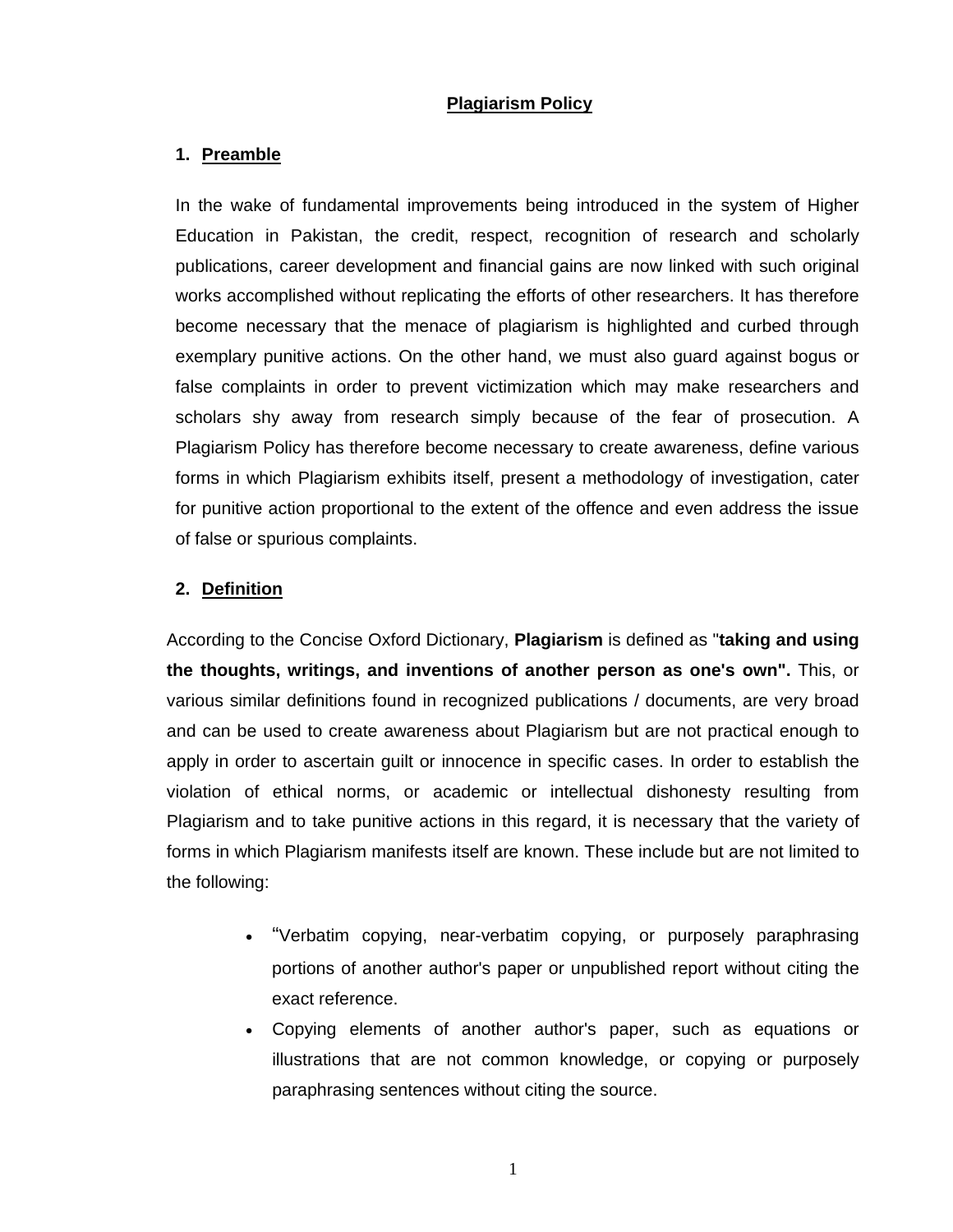- Verbatim copying portions of another author's paper or from reports by citing but not clearly differentiating what text has been copied (e.g. not applying quotation marks correctly) and /or not citing the source correctly" [1].
- "The unacknowledged use of computer programs, mathematical / computer models / algorithms, computer software in all forms, macros, spreadsheets, web pages, databases, mathematical deviations and calculations, designs / models / displays of any sort, diagrams, graphs, tables, drawings, works of art of any sort, fine art pieces or artifacts, digital images, computer-aided design drawings, GIS files, photographs, maps, music / composition of any sort, posters, presentations and tracing."<sup>[2]</sup>
- "Self-plagiarism, that is, the verbatim or near-verbatim re-use of significant portions of one's own copyrighted work without citing the original source."<sup>[1]</sup>

### **3. Explanation from Wikipedia, the free encyclopedia**

**Wikipedia, the free encyclopedia on the web describes and explains Plagiarism** as "the unauthorized use or close imitation of the language and thoughts of another author and the representation of them as one's own original work. Unlike cases of **forgery,** in which the authenticity of the writing, document, or some other kind of object itself is in question, plagiarism is concerned with the issue of false attribution. Within **academia,** plagiarism by students, professors, or researchers is considered **academic dishonesty**  or **academic fraud** and offenders are subject to academic censure. In **journalism**, plagiarism is considered a breach of journalistic ethics, and reporters caught plagiarizing typically face disciplinary measures ranging from suspension to termination. While plagiarism in scholarship and journalism has a centuries-old history, the development of the **Internet**, where articles appear as electronic text, has made the physical act of copying the work of others much easier. Plagiarism is different from **copyright infringement**. While both terms may apply to a particular act, they emphasize different aspects of the transgression. Copyright infringement is a violation of the rights of the copyright holder, which involves the loss of income and artistic control of the material when it is used without the copyright holder's consent. On the other hand, plagiarism is concerned with the unearned increment to the plagiarizing author's reputation. In the academic world, **plagiarism by students** is a very serious academic offense which can result in punishments such as a failing grade on the particular assignment (typically at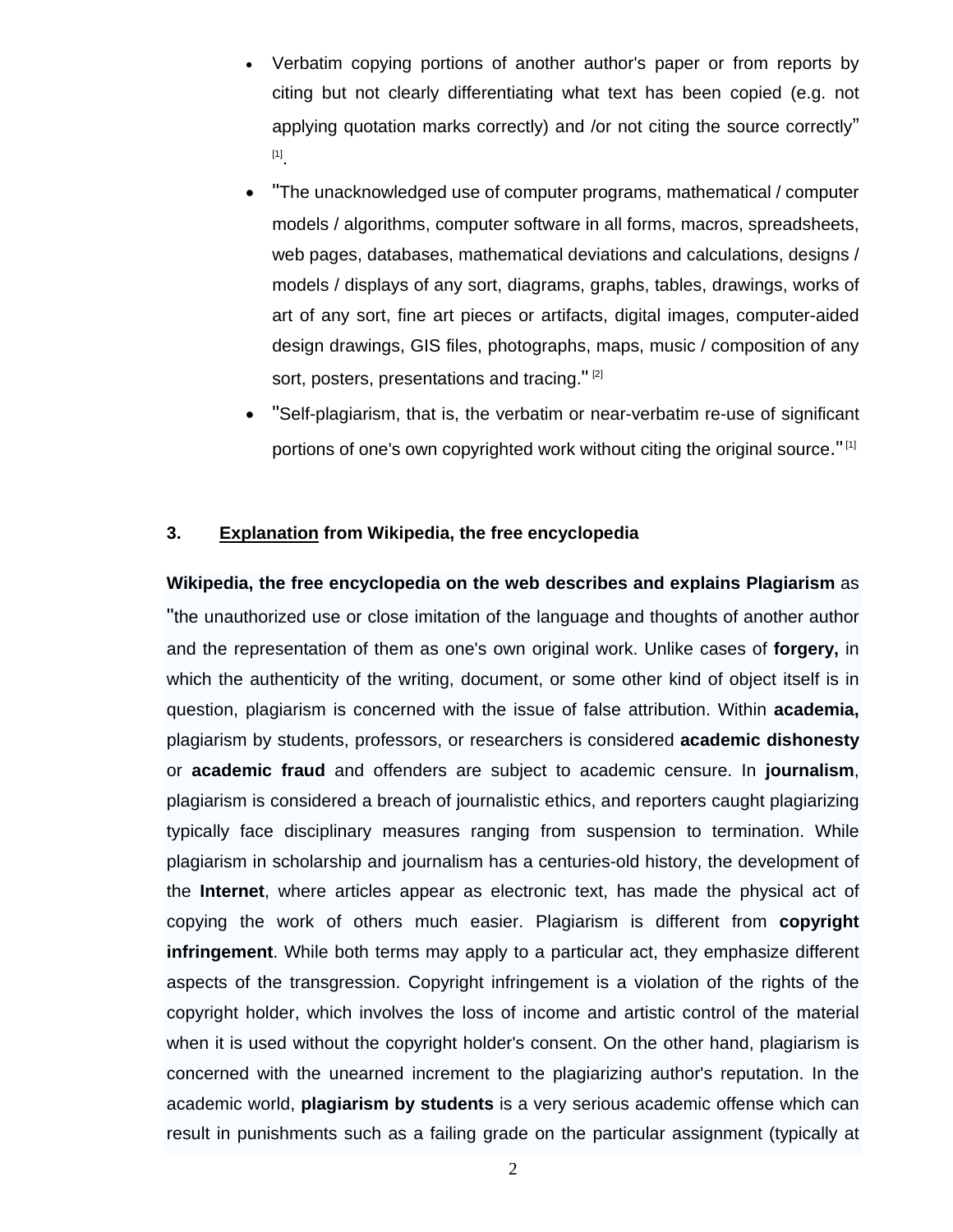the high school level), or a failing grade for the course (typically at the college or university level). For cases of repeated plagiarism, or for cases where a student has committed a severe type of plagiarism (e.g. copying an entire article and submitting it as his / her own work), a student may be suspended or expelled, and any academic degrees or awards may be revoked. **For professors and researchers**, who are required to act as role models for their students, plagiarism is a very serious offence, and is punishable by sanctions ranging from suspension to termination, along with the loss of credibility and integrity. Charges of plagiarism against students, faculty members and staff are typically heard by internal disciplinary committees, which students and faculty members have agreed to be bound by." [3]

Wikipedia also describes **Self-plagiarism** as "the re-use of significant, identical, or nearly identical portions of one's own work without acknowledging that one is doing so or without citing the original work. Typically, high public-interest texts are not a subject of self-plagiarism; however, the authors should not violate copyright where applicable. "Public-interest texts" include such material as social, professional, and cultural opinions usually published in newspapers and magazines."<sup>[3]</sup>

**4. Aim:** The aim of this policy is to apprise students, teachers, researchers and staff about Plagiarism and how it can be avoided. It is also aimed at discouraging Plagiarism by regulating and authorising punitive actions against those found guilty of the act of Plagiarism.

**5. Applicability:** The policy is applicable to students, teachers, researchers and staff of all institutions and organizations in Pakistan who are involved in writing or publishing their work. In this context a **"Student"** is a person who, on the date of submission of his / her paper / work is a registered student of any University or Degree Awarding Institution recognized by Higher Education Commission (HEC). **"Teachers and Researchers"** include faculty members or equivalent of the University / Organization or/of a constituent or affiliated college or researchers of an organization and such other persons as may be declared to be so by regulations. **"Staff"** is any employee of an organization involved in writing and publishing his / her work.

**Any person listing his CV on the website or any current publication or applying for any benefit on the basis of published or presented work that is plagiarized will be liable to be punished as per prescribed rules.**

3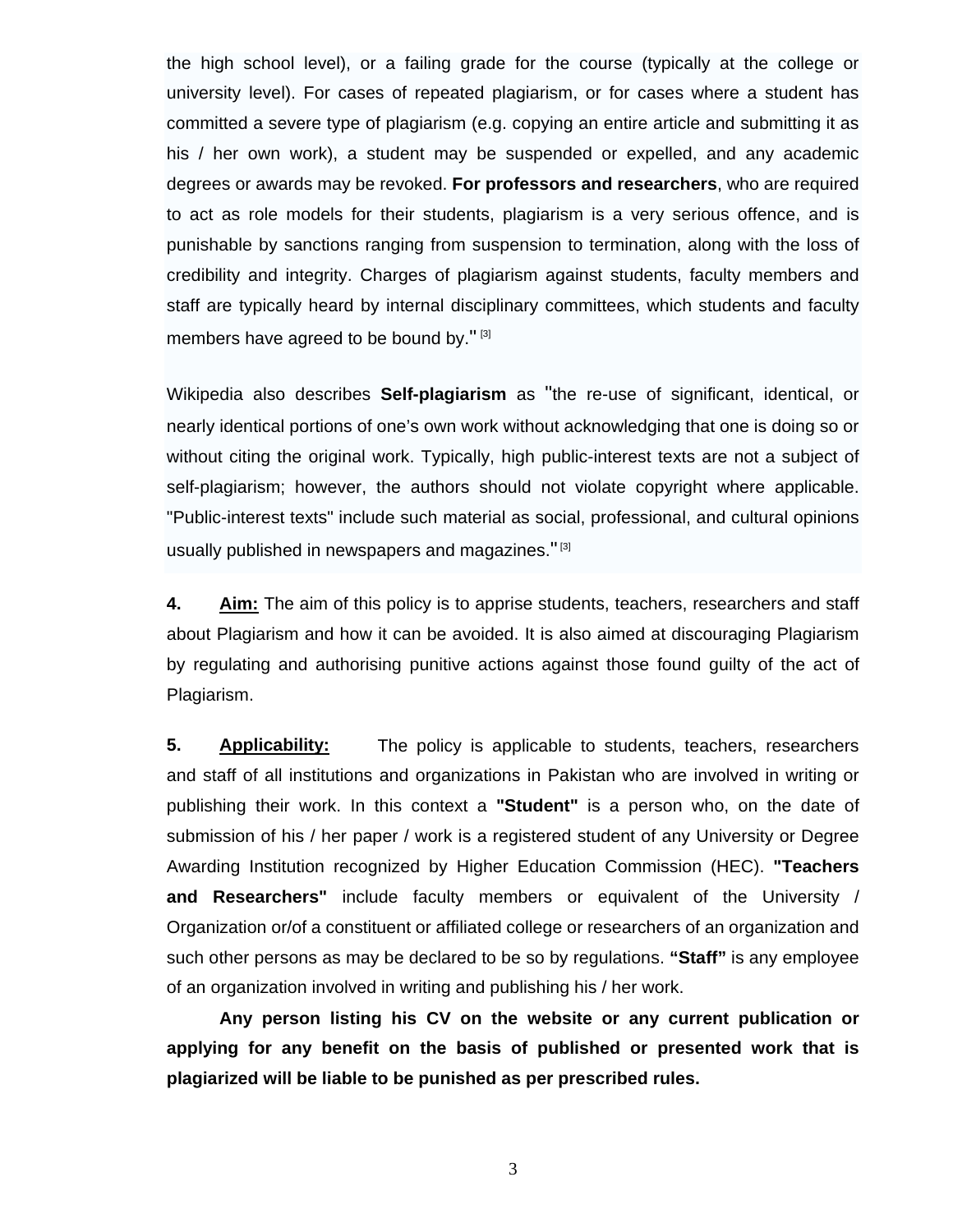**6. Responsibility of the Institutions & Organizations:** All institutions and organizations are responsible to apprise their students, teachers, researchers and staff of the definition, implications and resulting punishments in case, after due investigation, they are found guilty of plagiarism. The institutions / organizations must acquaint their students, teachers, researchers and staff with this policy and ensure that they are fully aware that all authors are deemed to be individually and collectively responsible for the contents of papers published by Journals / Publishers etc. Hence, it is the responsibility of each author, including the coauthors, to ensure that papers submitted for publication should attain the highest ethical standards with respect to plagiarism. To facilitate the institutions / organizations in creating awareness about Plagiarism, a modified version of "Little Book of Plagiarism", a publication of Leeds Metropolitan University is appended as "Annexure" to this policy. Any University or Degree Awarding Institution which does not adopt and implement this policy will have its degree derecognized by HEC.

**7. Reporting:** To inform HEC or respective Universities / Organizations of alleged plagiarism, a complaint is to be made by email, post, fax or other means to HEC Quality Assurance Division or respective Universities / Organizations. In case of lodging a complaint in the form of a letter, copy may be sent to HEC. The following information is to be provided:

- a) "Citation of the original paper or document or idea which was plagiarized, (paper title, author(s), publication title, month and year of publication if available and the journal, in which published, with details). If the original paper is unpublished (e.g. an institutional technical report, an on-line paper), the complainant is to provide as much information as possible to ensure authenticity of the claim.
- b) The citation of the alleged plagiarizing paper (paper title, author(s), publication title, month and year of publication if available and the journal with details in which published). If the paper is unpublished (e.g. an institutional technical report, an on-line paper), the complainant is to provide as much information as possible to ensure proper investigation.
- c) Copies of both papers if possible.
- d) Any other information that would help HEC or respective Universities / Organizations to efficiently resolve the claim."<sup>[1]</sup>
- e) Name, designation, organization, address, e-mail address and telephone number of the complainant.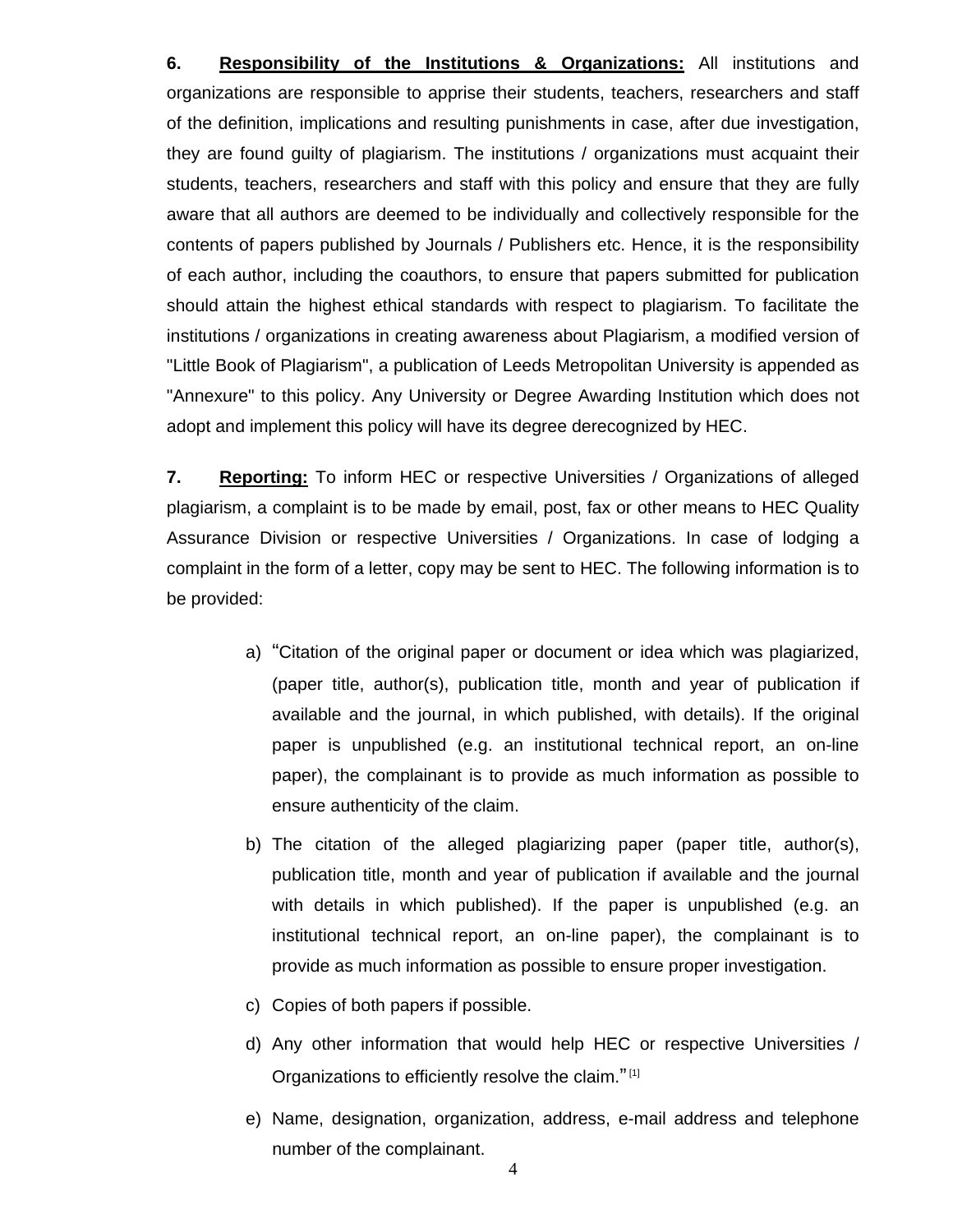## **Investigation:**

**8.** Upon receipt of an allegation of Plagiarism, the HEC Quality Assurance Division will request the respective Vice Chancellor / Rector / Head of the Organization to carry out investigation. The complaints received through HEC or directly by a University / Organization will be dealt with by the Universities / Organizations according to the procedures given below. The Vice Chancellor / Rector / Head of the Organization will have the discretion of not taking any action on anonymous complaints. For investigation of Plagiarism cases, the Vice Chancellor / Rector / Head of Organization will have an obligation to:

- a) Constitute a "**Plagiarism Standing Committee**" consisting of 3 senior faculty members, a subject specialist in that particular field is to be coopted, a senior student (only if a student is being investigated upon) and a nominee of the HEC.The seniority of the members of "Plagiarism Standing Committee" should be of a level keeping in view the seniority of the individual being investigated upon and the nature and gravity of the offence.
- b) Provide a guideline, prepared by HEC for the functioning of the "Plagiarism Standing Committee", to all members of the Committee.
- c) Provide clear terms of reference to the "Plagiarism Standing Committee" for their investigation.
- d) The members of the "Plagiarism Standing Committee" are to sign a confidentiality statement that during the investigation they will, under no circumstances, disclose any individual author's name, paper titles, referees, or any other personal or specific information concerning the plagiarism complaint under investigation, nor shall they reveal the names of the committee members.
- e) Provide opportunity to the author / authors under investigation to justify the originality of their concepts and research work. Similar opportunity will also be provided to the author whose paper is deemed to have been Plagiarized and / or the complainant, to justify the complaint.
- f) Provide every opportunity to the "Plagiarism Standing Committee" to use all foreseeable means to investigate the plagiarism claim.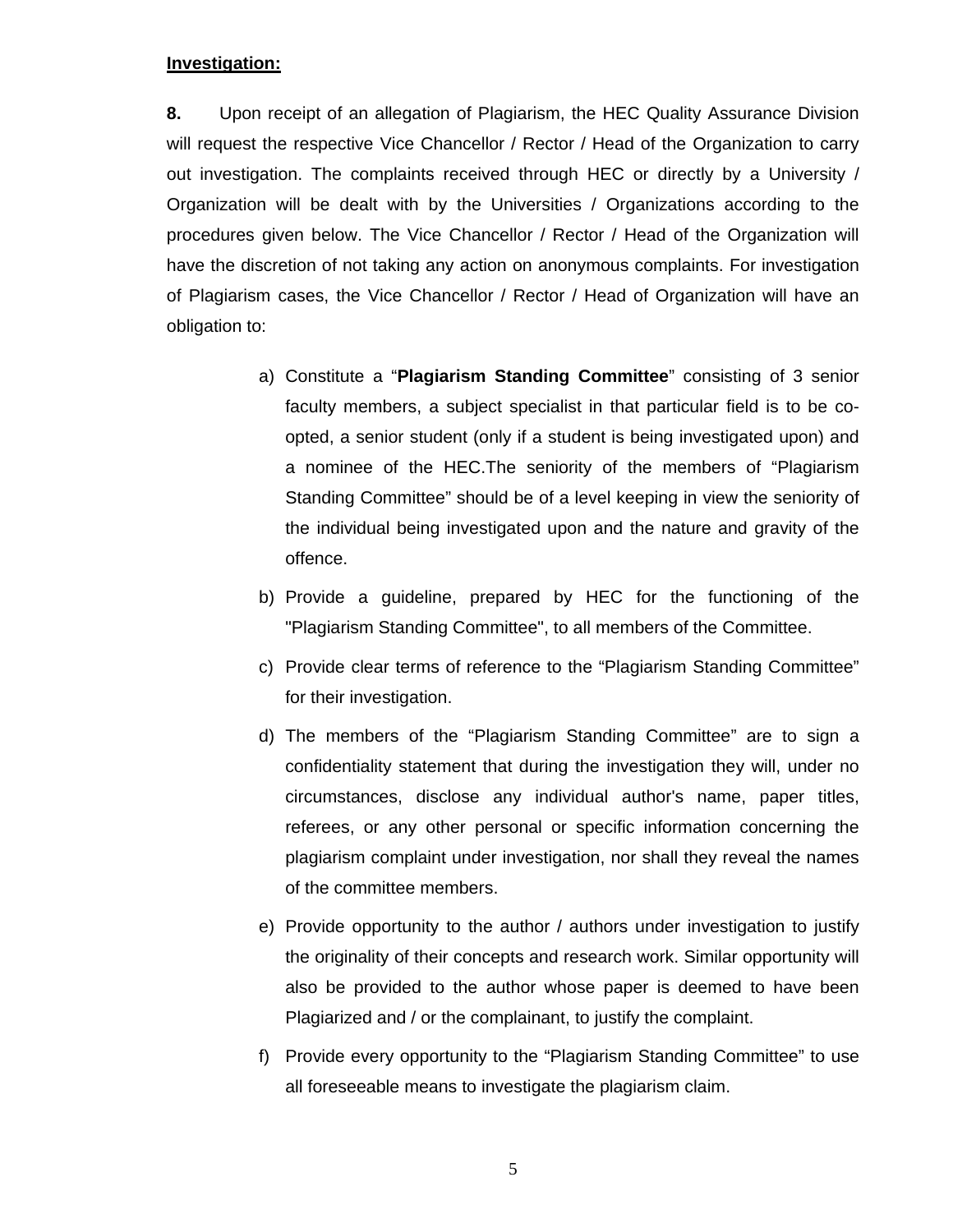**9.** The **Plagiarism Standing Committee** shall then conduct the investigation. Depending on the details of the claim, the investigation may include, but may not be limited to, any or all of the following steps:

- a) Manual and / or automated tests for content similarity  $[1]$ .
- b) Determination of the extent and quantum of significant material plagiarized.
- c) Soliciting comments to the claim, from the Editor-in-Chief (of a journal) or Program Chair (of conference proceedings) and referees of either or both papers.
- d) Consultation with legal counsel. [1]
- e) Consult / contact witnesses and record statements there-of if so required.
- f) Consult / contact present and / or past employers of the authors.

**10.** The "**Plagiarism Standing Committee**" will submit its report with clear cut findings and recommendations to the Vice Chancellor / Rector / Head of the Organization within a specified period not exceeding sixty days. The Vice Chancellor / Rector / Head of the Organization will have the discretion to implement the recommendations after approval through the statutory process and take punitive action against the offender as per penalties prescribed under this policy or to forward the report to HEC or his / her parent organization for further action if outside their purview / jurisdiction.

# **Penalties for Plagiarism**

**11.** Plagiarism is an intellectual crime. As such the penalties for plagiarism should not only take into account the severity and recurrence of the offence, but also the intellectual standing of the offender. This entails a gradual increase in punitive action with minimum punishment for a first time offence by a student who copies a home work assignment to a maximum punishment for a teacher/researcher/staff who attempts to present / publish, or actually presents / publishes plagiarized material; as his own, in a conference / journal. Therefore, the punishments for Plagiarism have been divided into two separate categories, i.e those for "Teachers, Researchers and Staff" and those for the "Students". The groups have already been defined in para 5 above.

**(a) Penalties for Teachers, Researchers and Staff:** When an act of plagiarism, as described earlier in paras 2 and 3, is found to have occurred, the "Plagiarism Standing Committee" in its recommendations, DEPENDING UPON THE SERIOUSNESS OF THE PROVEN OFFENCE, will advise the Competent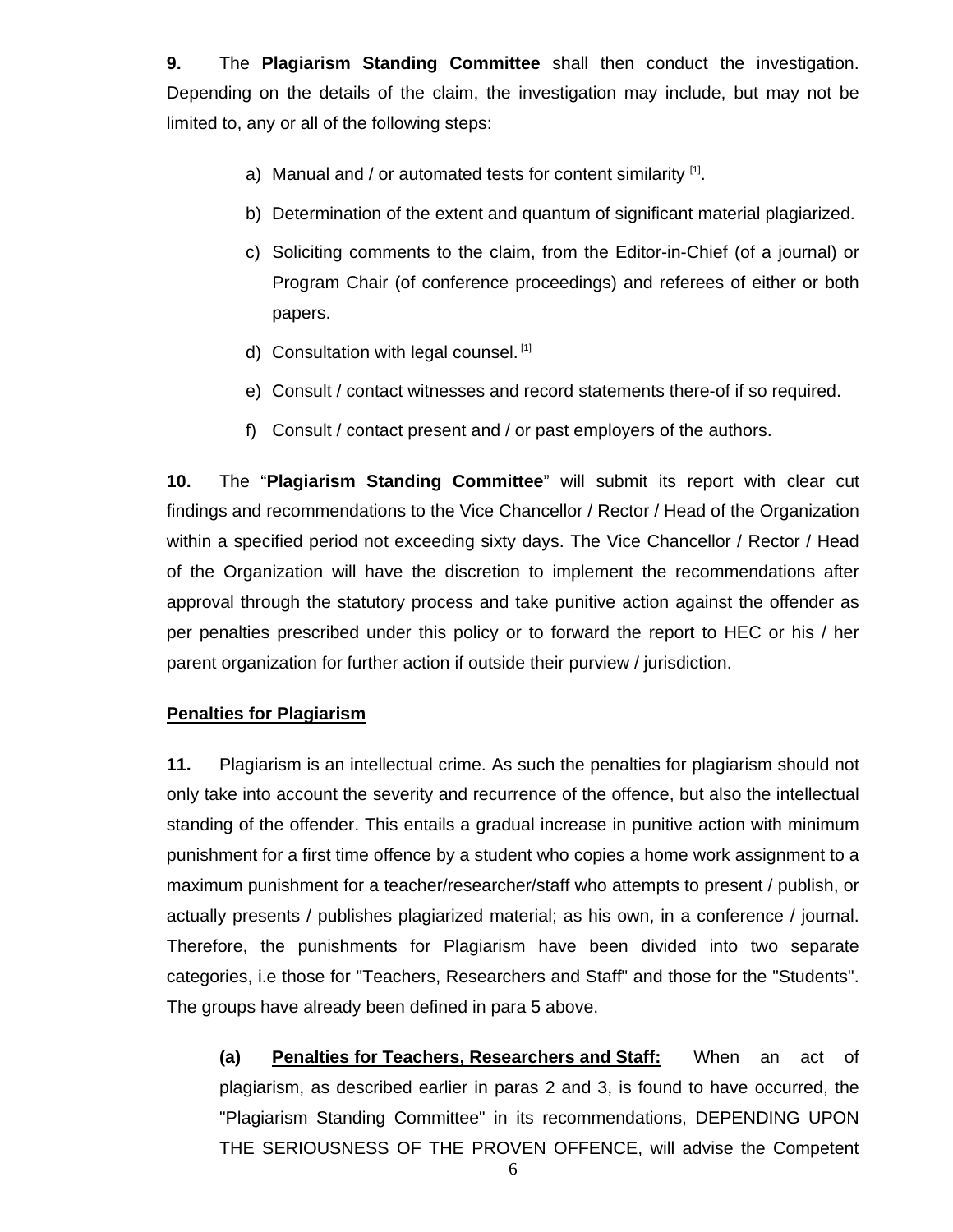Authority of the Organization, to take any one or a combination of the following disciplinary action(s) against the teacher, researcher and / or staff found guilty of the offence:

#### (i) **Major Penalty:**

In cases where most of the paper (or key results) have been exactly copied from any published work of other people without giving the reference to the original work, then (a) a major penalty of **dismissal** from service *needs to* be prescribed, along with (b) the offender may be "Black Listed" and may NOT be eligible for employment in any academic / research organization, and (c) the notification of "Black Listing" of the author(s) may be published in the print media or may be publicized on different websites at the discretion of the Vice-Chancellor / Rector / Head of the organization.

### (ii) **Moderate Penalty:**

In case where some paragraphs including some key results have been copied without citation, then a moderate penalty involving any one or both of the following needs to be imposed (a) demotion to the next lower grade, (b) the notification of "Black Listing" of the author(s) which may be published in the print media or may be publicized on different websites at the discretion of the Vice-Chancellor / Rector / Head of the organization.

#### (iii) **Minor Penalty:**

In case a few paragraphs have been copied from an external source without giving reference of that work, then minor penalties need to be prescribed for a specified period involving any one or more of the following: (a) warning, (b) freezing of all research grants*,* (c) the promotions/annual increments of the offender may be stopped, for a specified period and (d) HEC or the University / Organization may debar the offender from sponsorship of research funding, travel grant, supervision of Ph.D. students, scholarship, fellowship or any other funded program for a period as deemed appropriate by the "Plagiarism Standing Committee".

 **(b) Students:** When an act of plagiarism, as described earlier in paras 2 and 3, is found to have occurred, the "Plagiarism Standing Committee" in its recommendations, DEPENDING UPON THE SERIOUSNESS OF THE PROVEN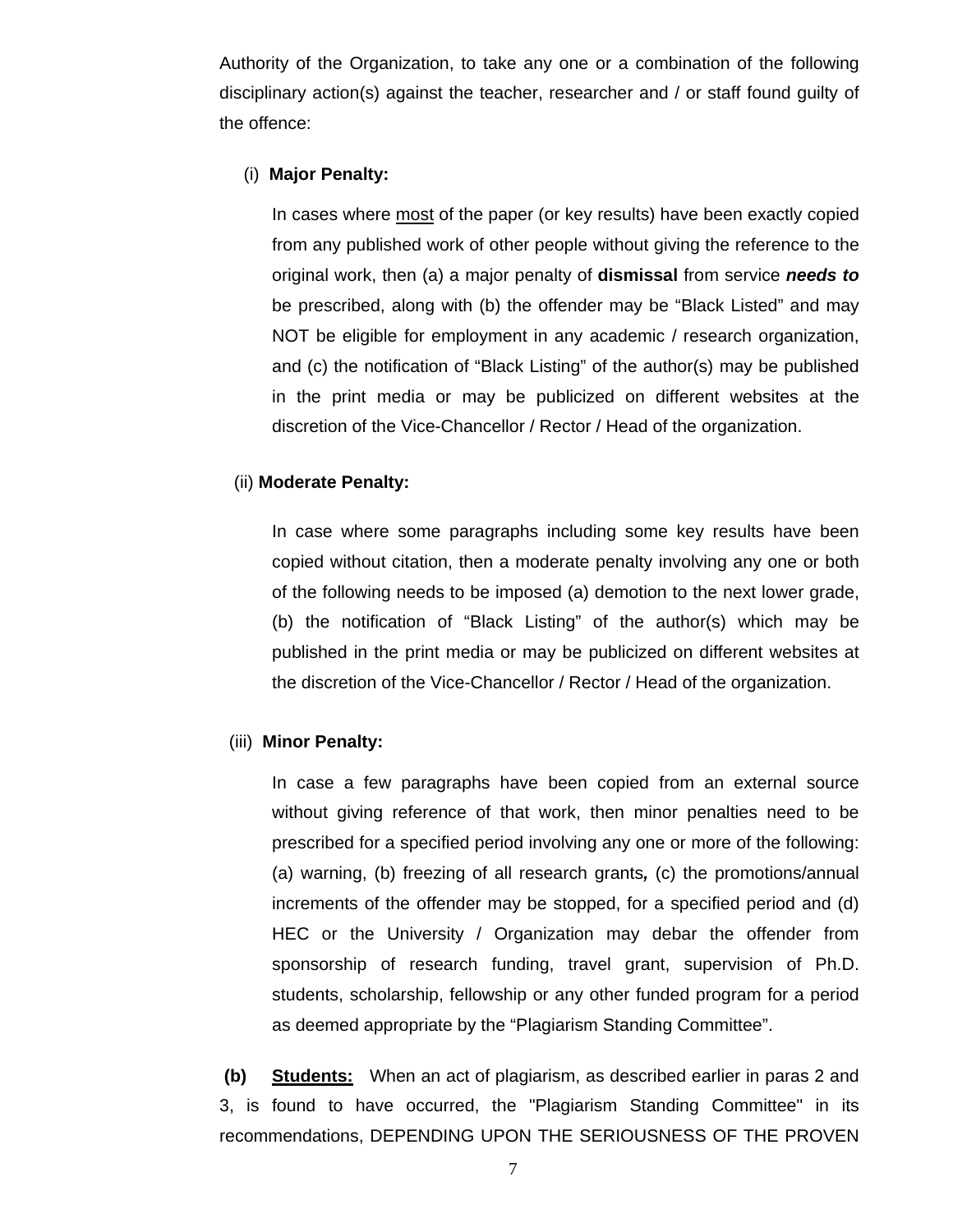OFFENCE, will advise the Vice Chancellor / Head of the Organization, to take any one or a combination of the following disciplinary action(s) against the student(s) found guilty of the offence:

- (i) In the case of thesis the responsibility of plagiarism will be of the student and not of the supervisor or members of the Supervisory Committee.
- (ii) The offender may be expelled/ rusticated from the University and from joining any institution of Higher Education in Pakistan for a period as deemed appropriate by the "Plagiarism Standing Committee". A notice may be circulated among all academic institutions and research organization to this effect.
- (iii) The offender may be relegated to a lower class.
- (iv) The offender may be given a failure grade in the subject.
- (v) The offender may be fined an amount as deemed appropriate.
- (vi) The offender may be given a written warning if the offence is minor and is committed for the first time.
- (vii) The degree of a student may be withdrawn if AT ANY TIME it is proven that he or she has presented Plagiarized work in his / her MS, MPhil or PhD dissertation if the extent of plagiarism comes under the category of major penalty as conveyed in Para 11(a-1).
- (viii) The notification of the plagiarism by the author(s) may be published in the print media or may be publicized on different websites at the discretion of the Vice Chancellor / Rector / Head of the Organization.
- (ix) HEC or the University / Organization may debar the offender from sponsorship of research funding, travel grant, scholarship, fellowship or any other funded program for a period as deemed appropriate by the "Plagiarism Standing Committee".
- (x) Any other penalty deemed fit by the "Plagiarism Standing Committee".

#### **(c) Co-Authors/Declarations**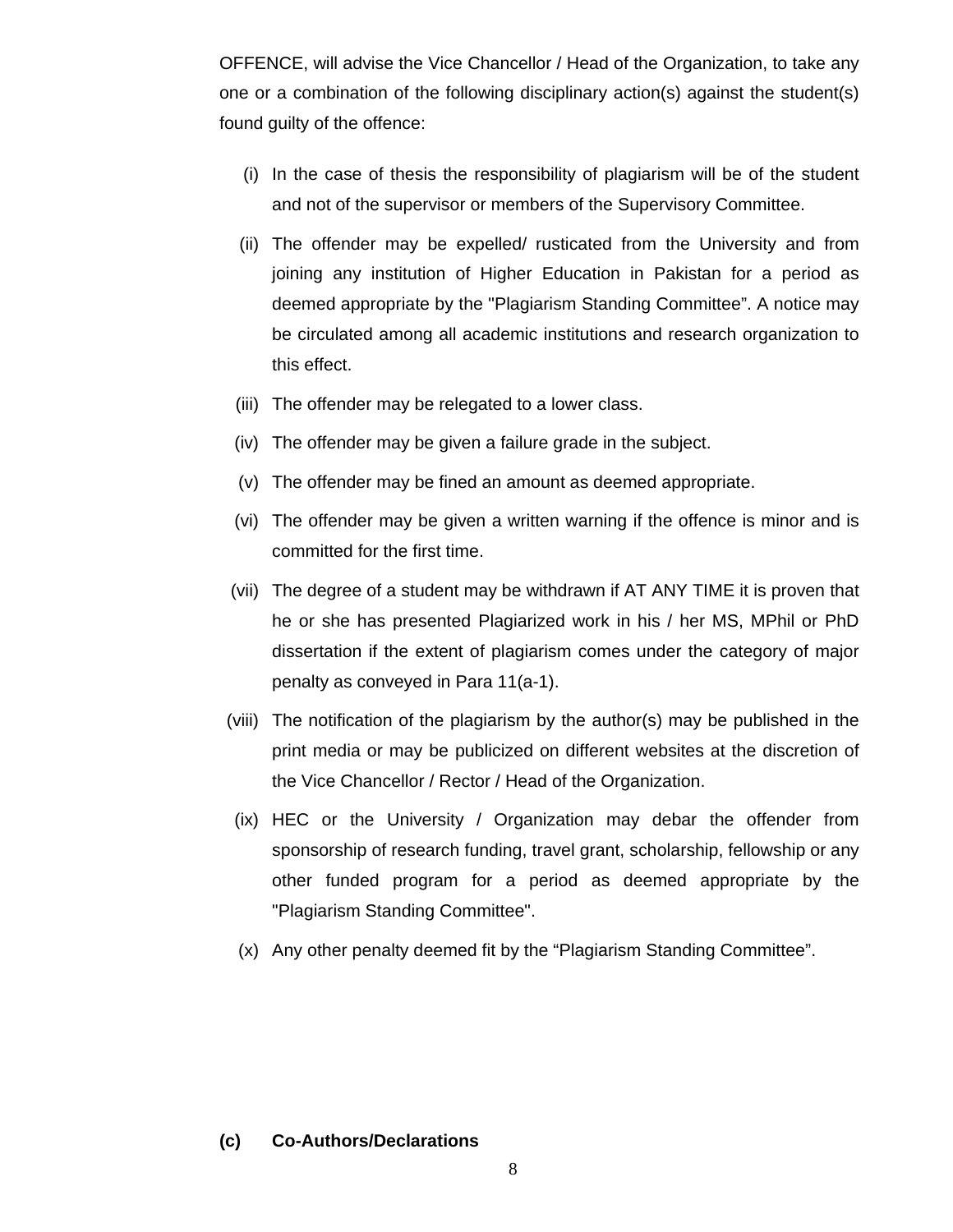- **1.** Provided that a co-author has listed a paper in his/her resume and applied for a benefit forthwith, any co-author is deemed to be equally responsible for any plagiarism committed in a published paper presented to or published in a journal or presented at a conference.
- **2.** All Journals in Pakistan must require ALL authors to sign a declaration that the material presented in the creative work is not plagiarized (Sample Attached)

**12. Additional Actions Required**: In addition to the above punishments, the following additional common actions must be taken if the offence of Plagiarism is established:

- a) If the plagiarized paper is accessible on the web page its access will be removed. The paper itself will be kept in the database for future research or legal purposes.
- b) The author(s) will be asked to write a formal letter of apology to the authors of the Original paper that was plagiarized, including an admission of plagiarism. Should the author(s) refuse to comply then additional punishments as deemed fit may be recommended by the "Plagiarism Standing Committee.
- c) If the paper is submitted but not published yet, the paper will be rejected by the Editor-in-Chief or the Program Chair without further revisions and without any further plagiarism investigation conducted.<sup>[1]</sup> However, Warning may be issued to the author/ co-author.

**13. Appeal**: As the penalties are severe, the affected person(s) will have the right to appeal to the Chairman HEC / Vice Chancellor / Rector / Head of the Organization for a review of the findings or may submit a mercy petition within 30 days from the date of notification. Such appeals / petitions will be disposed off within 60 days of receipt, by following the laid down procedures regarding such appeals.

**14. Penalty for Wrong Reporting / False Allegation**: If the case of Plagiarism is not proved and it is confirmed that a false allegation was lodged, the Vice Chancellor / Rector / Head of the Organization will inform the complainant's Organization and will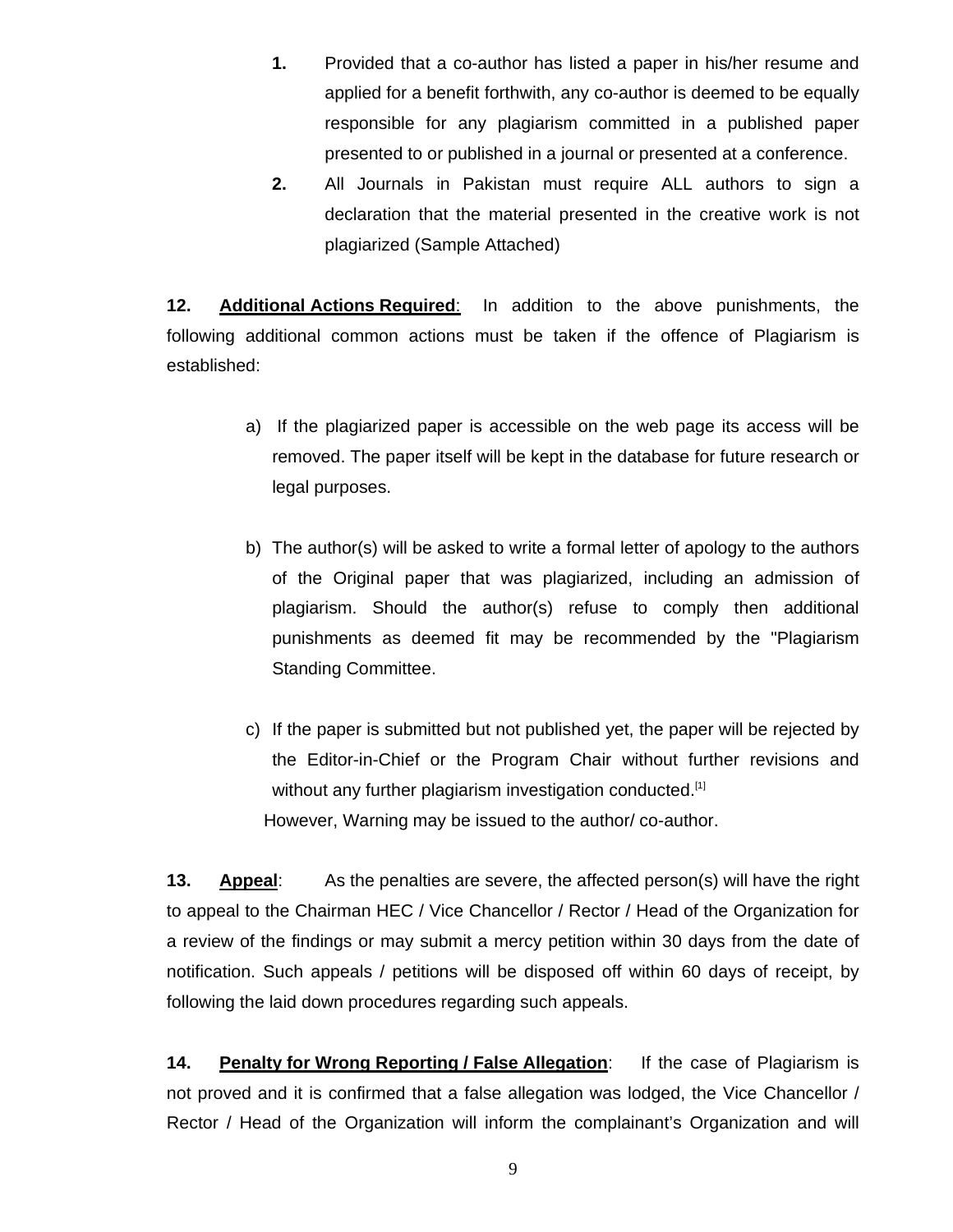recommend disciplinary action against the complainant, to be taken by his / her parent organization.

## *References*

- *[1] "ACM (Association of Computing Machinery) Policy on Plagiarism" (http://www.acm.org/pubs/plagiarism%20policy.html)*
- *[2] "Academic Integrity Statement: Appendix1" (University of Southampton Calendar 2006/7) (http://www.calendar.soton.ac.uk/sectionIV/part8a.html)*
- *[3] "Plagiarism From Wikipedia, the free encyclopedia" (http://en.wikipedia.org/wiki/plagiarism).*